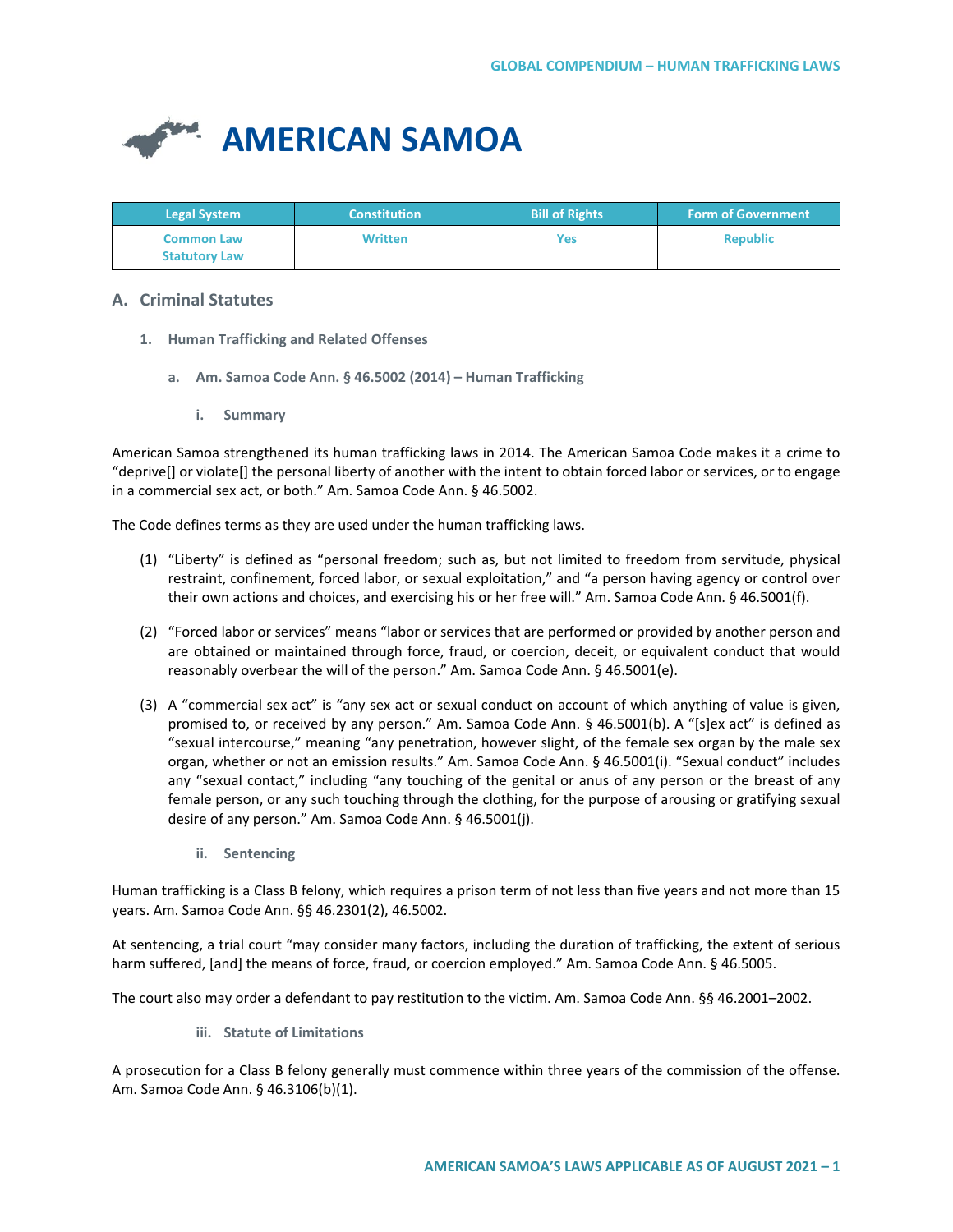The period of limitation does not run when the accused is "absent from the territory" for a maximum of three years, if the accused "is concealing himself from justice," or a prosecution is pending. Am. Samoa Code Ann. § 46.3106(f)(1)–(3).

- **b. Am. Samoa Code Ann. § 46.5003 (2014) – Human Trafficking of a Minor**
	- **i. Summary**

American Samoa proscribes "human trafficking of a minor." This offense extends to "[a]ny person who causes, induces, or persuades, or attempts to cause, induce, or persuade, a person who is a minor to perform forced labor or services, or to engage in a commercial sex act, or both." Am. Samoa Code Ann. § 46.5003(a). Neither the minor's consent nor a mistake in age is a valid defense. Am. Samoa Code Ann. § 46.5003(b)–(c).

**ii. Sentencing**

Human trafficking of a minor is a Class A felony. The sentence for a conviction is a mandatory minimum prison term of 10 years and a maximum of 30 years without the opportunity for probation or parole. Am. Samoa Code Ann. § 46.5003(a), § 46.2301(1).

Sentencing courts may "consider many factors," such as the "duration of trafficking, the extent of serious harm suffered, [and] the means of force, fraud, or coercion employed." Am. Samoa Code Ann. § 46.5005.

The court also may order a defendant to pay restitution to the victim. Am. Samoa Code Ann. §§ 46.2001–2002.

**iii. Statute of Limitations**

Prosecution for a Class A felony "may be commenced at any time." Am. Samoa Code Ann. § 46.3106(a).

- **c. Am. Samoa Code Ann. § 46.5004 (2014) – Involuntary Servitude**
	- **i. Summary**

The Code also criminalizes "involuntary servitude," outlining penalties for a person:

who holds, or attempts to hold, any person in involuntary servitude, or assumes, or attempts to assume, rights of ownership over any person, or who sells, or attempts to sell, any person to another, or receives, money or anything of value, in consideration of placing any person in the custody, or under the power or control of another, or who buys, or attempts to buy, any person, or pays money, or delivers anything of value, to another, in consideration of having any person placed in his or her custody, or under his or her power or control, or who knowingly aids or assists in any manner anyone who violates this statute ….

Am. Samoa Code Ann. § 46.5004.

**ii. Sentencing**

Committing the crime of involuntary servitude is a Class C felony. Am. Samoa Code Ann. § 46.5004. A person convicted of a Class C felony shall be sentenced to a term not to exceed seven years. Am. Samoa Code Ann. § 46.2301(3).

The court also may order a defendant to pay restitution to the victim. Am. Samoa Code Ann. §§ 46.2001–2002.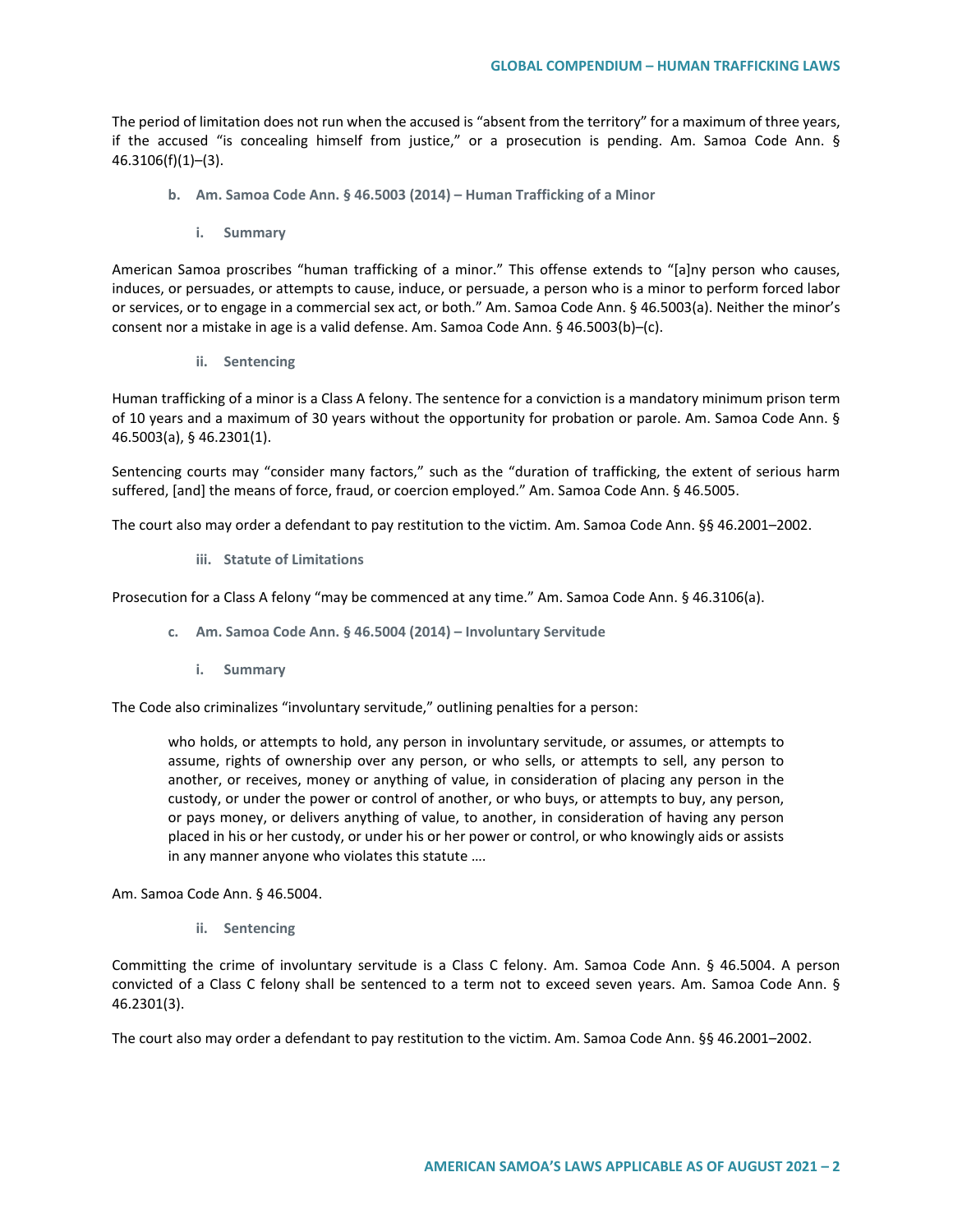### **iii. Statute of Limitations**

A prosecution for a Class C felony generally must commence within three years of the commission of the offense. Am. Samoa Code Ann. § 46.3106(b)(1).

The period of limitation does not run when the accused is "absent from the territory" for a maximum of three years, if the accused "is concealing himself from justice," or a prosecution is pending. Am. Samoa Code Ann. § 46.3106(f)(1)–(3).

- **d. Am. Samoa Code Ann. § 46.5008 (2014) – Mandated Reports of Trafficking of a Minor**
	- **i. Summary**

The Code creates a duty to report for certain individuals "who ha[ve] reasonable cause to know or suspect that a minor has been or is a victim of human trafficking." Am. Samoa Code Ann. § 46.5008(a). This duty applies to healthcare providers, medical examiners and coroners, Christian Science practitioners, school officials or employees, and social workers. Am. Samoa Code Ann. § 46.5008(b)(1)–(14).

**ii. Sentencing** 

Anyone who willfully fails to discharge their duty to report known or suspected human trafficking of a minor is guilty of a Class A misdemeanor, which carries a maximum prison term of one year and maximum fine of USD 1,000. Am. Samoa Code Ann. §§ 46.5008(d)(1), 46.2102(a), 46.2301(5). Violators may also be held responsible for any of the minor victim's damages caused by the failure to report known or suspected human trafficking violations. *See* Am. Samoa Code Ann. § 46.5008(d)(2).

**iii. Statute of Limitations** 

Prosecution of a Class A misdemeanor must commence within one year. Am. Samoa Code Ann. § 46.3106(b)(2). But as with felony prosecutions, the period of limitation does not run when the accused is "absent from the territory" for a maximum of three years, if the accused "is concealing himself from justice," or a prosecution is pending. Am. Samoa Code Ann. § 46.3106(f)(1)–(3).

**e. Am. Samoa Code Ann. § 46.5009 (2014) – Mandated Reporting of a Trafficked Minor's Death**

Healthcare providers, medical examiners, coroners, Christian Science practitioners, school officials or employees, social workers, and "anyone who has reasonable cause to suspect that a child died as a result of human trafficking," must report the minor's death to the Department of Public Safety. Am. Samoa Code Ann. § 46.5009. The Department of Public Safety, in turn, must investigate the death and report its findings to the Office of the Attorney General. Am. Samoa Code Ann. § 46.5009.

**2. Online Child Sexual Exploitation and Child Pornography Offenses**

Am. Samoa Code Ann. § 46.4402 – Promoting Pornography in the First Degree

Am. Samoa Code Ann. § 46.4403 – Promoting Pornography in the Second Degree

Am. Samoa Code Ann. § 46.4404 – Furnishing Pornographic Materials to Minors

**3. Am. Samoa Code Ann. § 46.2903 (2014) – Sex Offender Registry**

Persons must register as a sex offender if convicted under American Samoa or U.S. federal law of patronizing prostitution where the victim is under 18; promoting prostitution if the victim is under 18; sexual abuse of a child; sex trafficking of children; video voyeurism of a minor; sexual exploitation of children; selling or buying of children;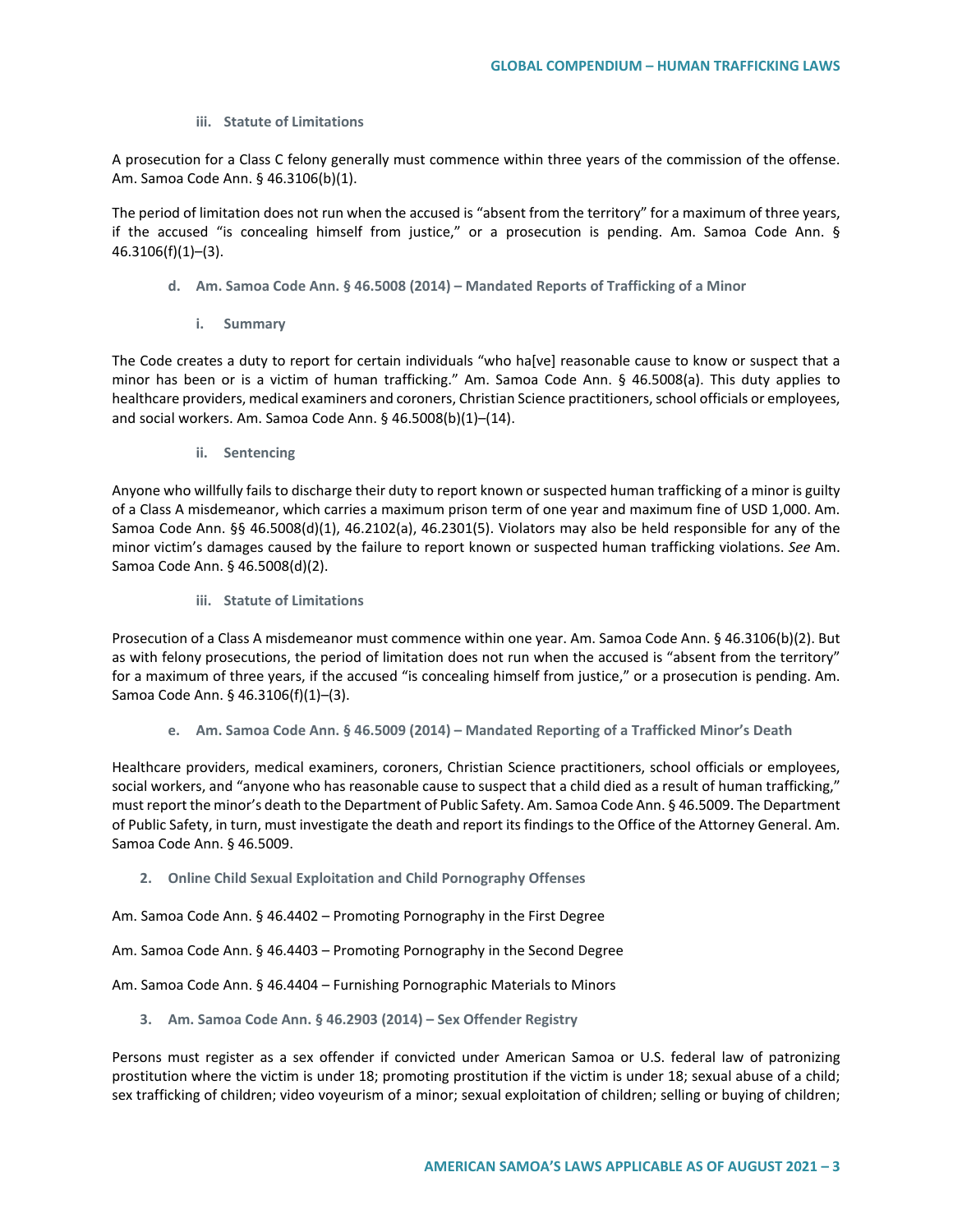possession of material involving the sexual exploitation of a minor; possession of child pornography; and transportation of a minor for illegal sexual activity, among others. Am. Samoa Code Ann. § 46.2903(a)–(b).

### **B. Civil Liability Statutes**

- **1. Am. Samoa Code Ann. § 45.2002 (1980) – Mandatory Reports of Abuse or Neglect**
	- **a. Summary**

"Abuse" or "child abuse or neglect" includes when children are "allowed, permitted, or encouraged" by their parents, guardian, custodian, "or any other person responsible for the child's health and welfare" to "engage in prostitution or be the subject of obscene or pornographic photographing, filming, or depicting." Am. Samoa Code Ann. § 45.2001(a)(1)(B).

Healthcare providers, medical examiners, coroners, Christian Science practitioners, school officials or employees, and social workers must report child abuse or neglect to authorities if they have "reasonable cause to know or suspect that a child has been subjected to abuse or neglect or [have] observed the child being subjected to circumstances or conditions which would reasonably result in abuse or neglect." Am. Samoa Code Ann. § 45.2002(a),  $(b)(1)$ – $(14)$ .

**b. Damages and Other Relief**

Persons who willfully violate their duty to report child abuse or neglect may be "liable for those damages proximately caused." Am. Samoa Code Ann. § 45.2002(d)(2).

**c. Statute of Limitations**

Civil lawsuits against individuals who failed their duty to report child abuse or neglect have a statute of limitations of three years. Am. Samoa Code Ann. § 43.0120(7).

## **C. Additional Statutes Specific to Human Trafficking**

**1. Am. Samoa Code Ann. §§ 32.0301** *et seq***. – Minimum Wage and Hour Act of American Samoa**

An aggrieved employee may recover unpaid wages in a claim filed with an administrative law judge. Am. Samoa Code Ann. § 32.0341. An employee may recover unpaid minimum and overtime wages, and liquidated damages if the violation was willful. Am. Samoa Code Ann. § 32.0340.

**2. Am. Samoa Code Ann. § 46.5006 (2014) – American Samoa Human Trafficking Task Force**

American Samoa's 2014 human trafficking law also creates a task force within the Office of the Governor to study the scope of human trafficking in American Samoa, develop best practices, and enhance collaboration among governmental and nongovernmental organizations.

**3. Am. Samoa Code Ann. § 46.5007 (2014) – Mandatory Training for Law Enforcement and Emergency First Responders**

The Department of Public Safety must work with the American Samoa Department of Homeland Security to engage in "on-going training on human trafficking for all law enforcement and emergency first responders" in the territory. Am. Samoa Code Ann. § 46.5007.